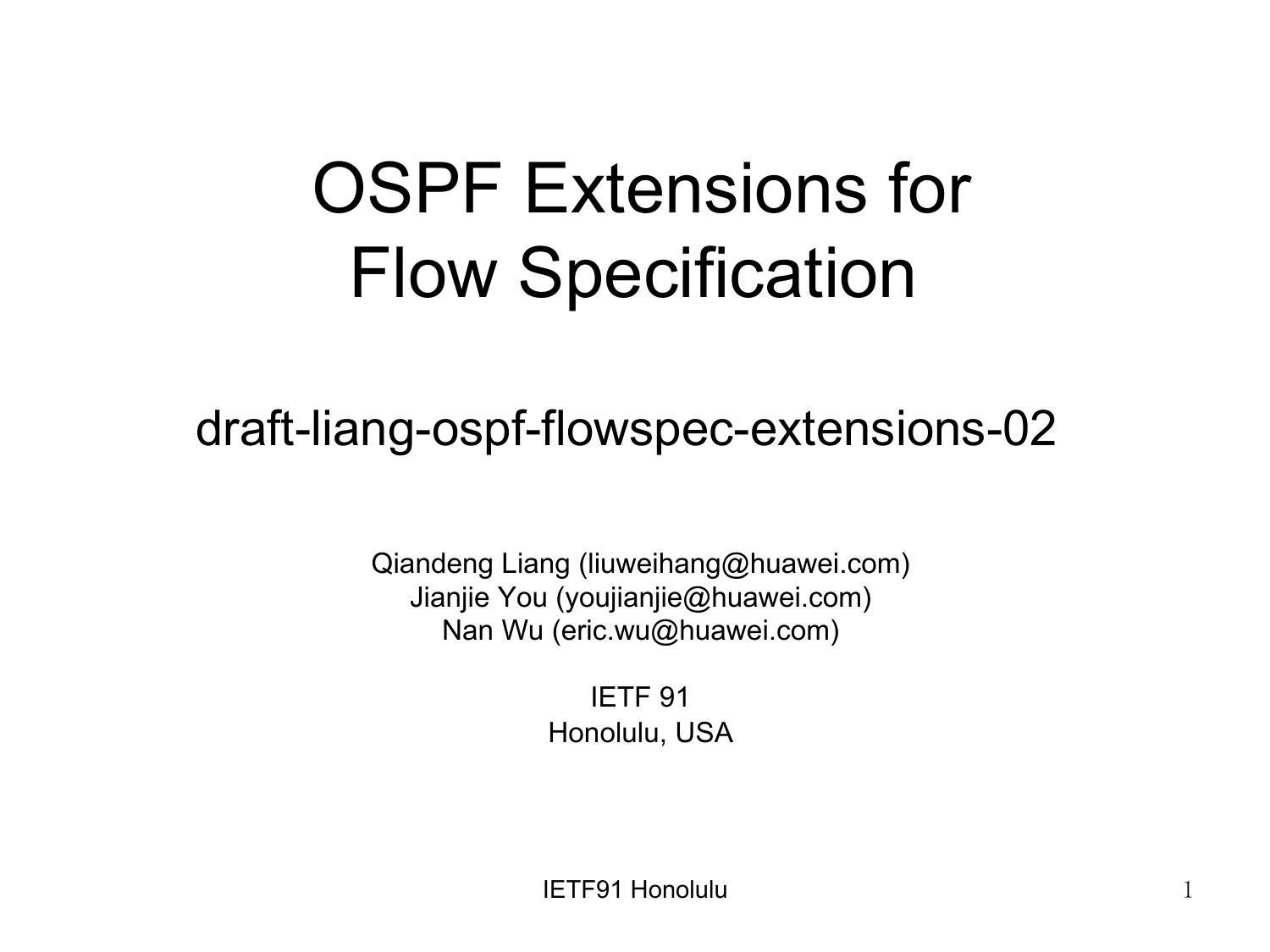## Motivation

For the network only deploying IGP (Interior Gateway Protocol) (e.g. OSPF), it is expected to extend IGP to distribute FlowSpec info. The advantage is to mitigate the impacts of Denialof-Service (DoS) attacks.

This document also defines a new OSPFv2 FlowSpec Opaque Link State Advertisement (LSA) / OSPFv3 FlowSpec LSA encoding format that can be used to distribute FlowSpec info.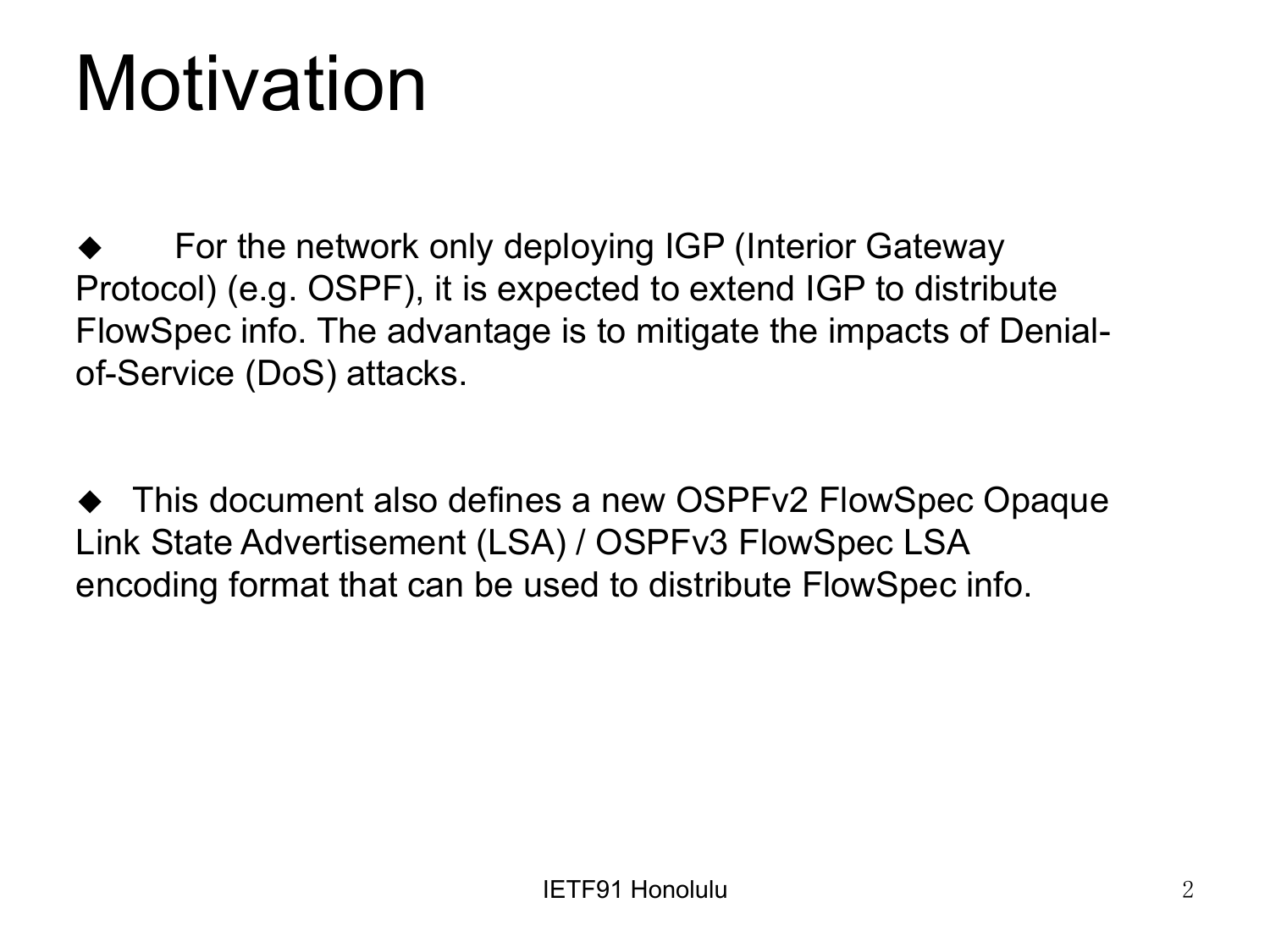# Use Cases for OSPF based FlowSpec Distribution (1/3)

BGP/MPLS VPN: Traffic Analyzer Deployed in Provider Network



Figure 1: Traffic Analyzer deployed in Provider Network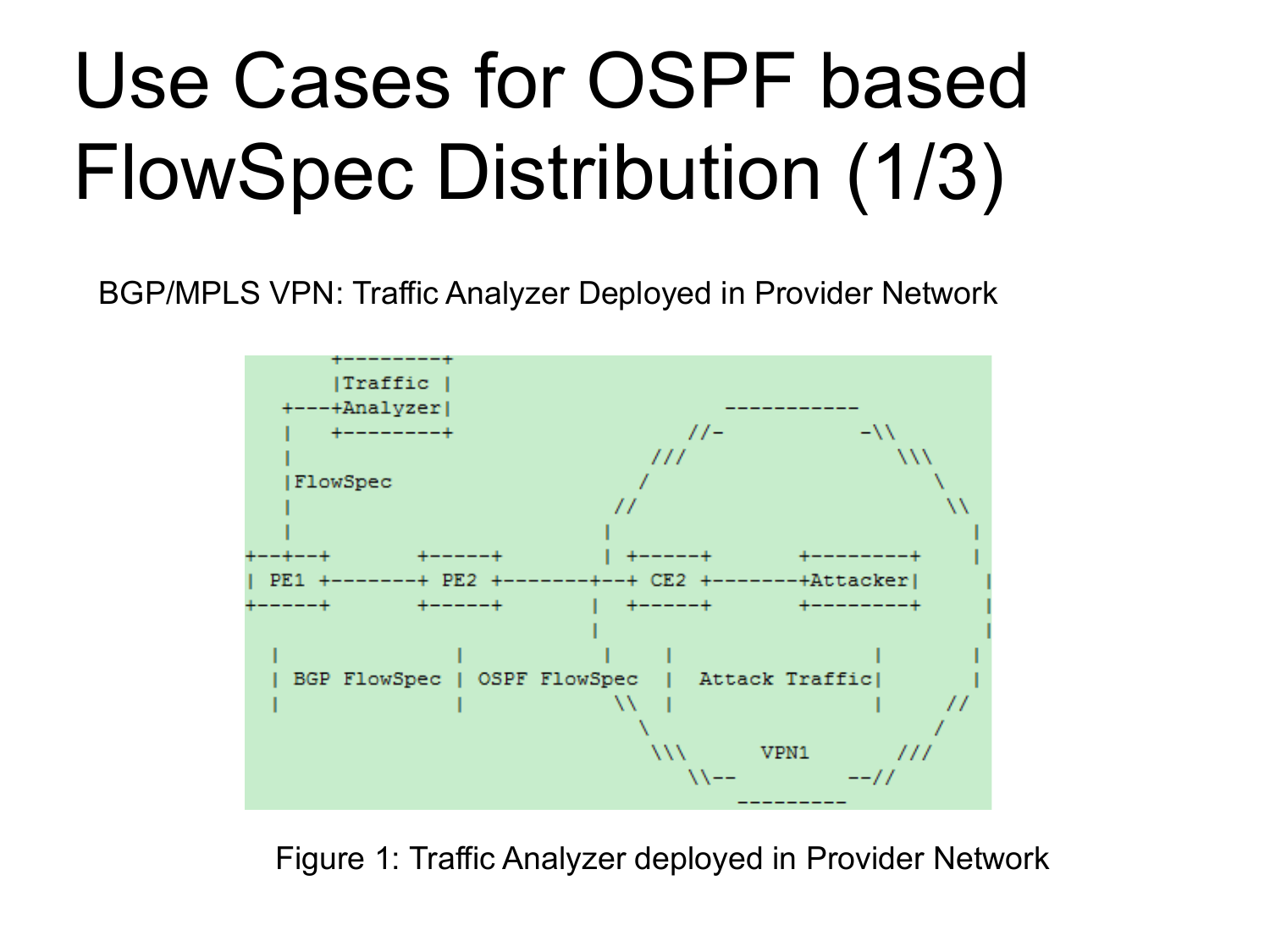# Use Cases for OSPF based FlowSpec Distribution (2/3)

BGP/MPLS VPN: Traffic Analyzer Deployed in Customer Network



Figure 2: Traffic Analyzer deployed in Customer Network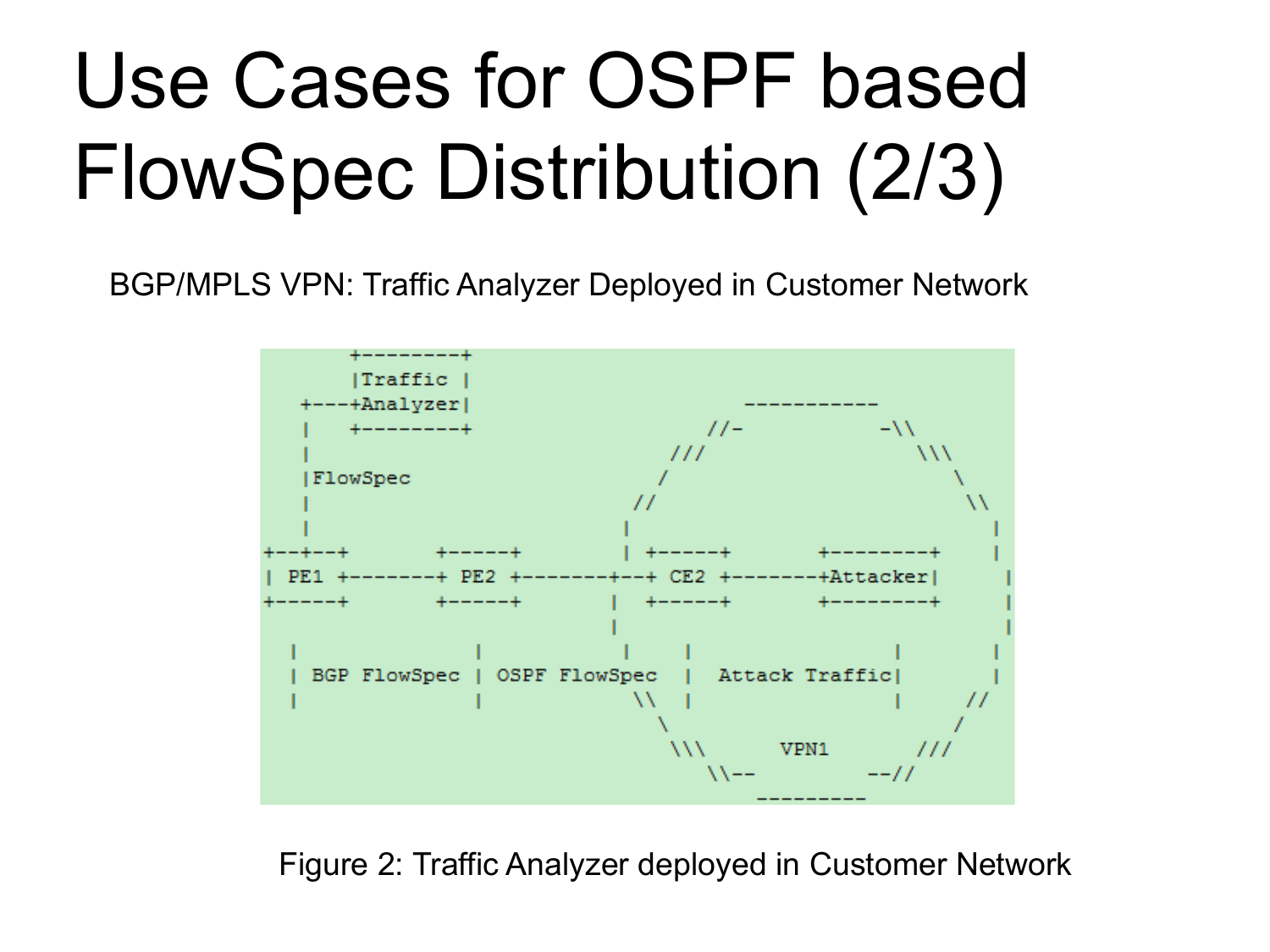# Use Cases for OSPF based FlowSpec Distribution (3/3)

OSPF Campus Network



Figure 3: OSPF Campus Network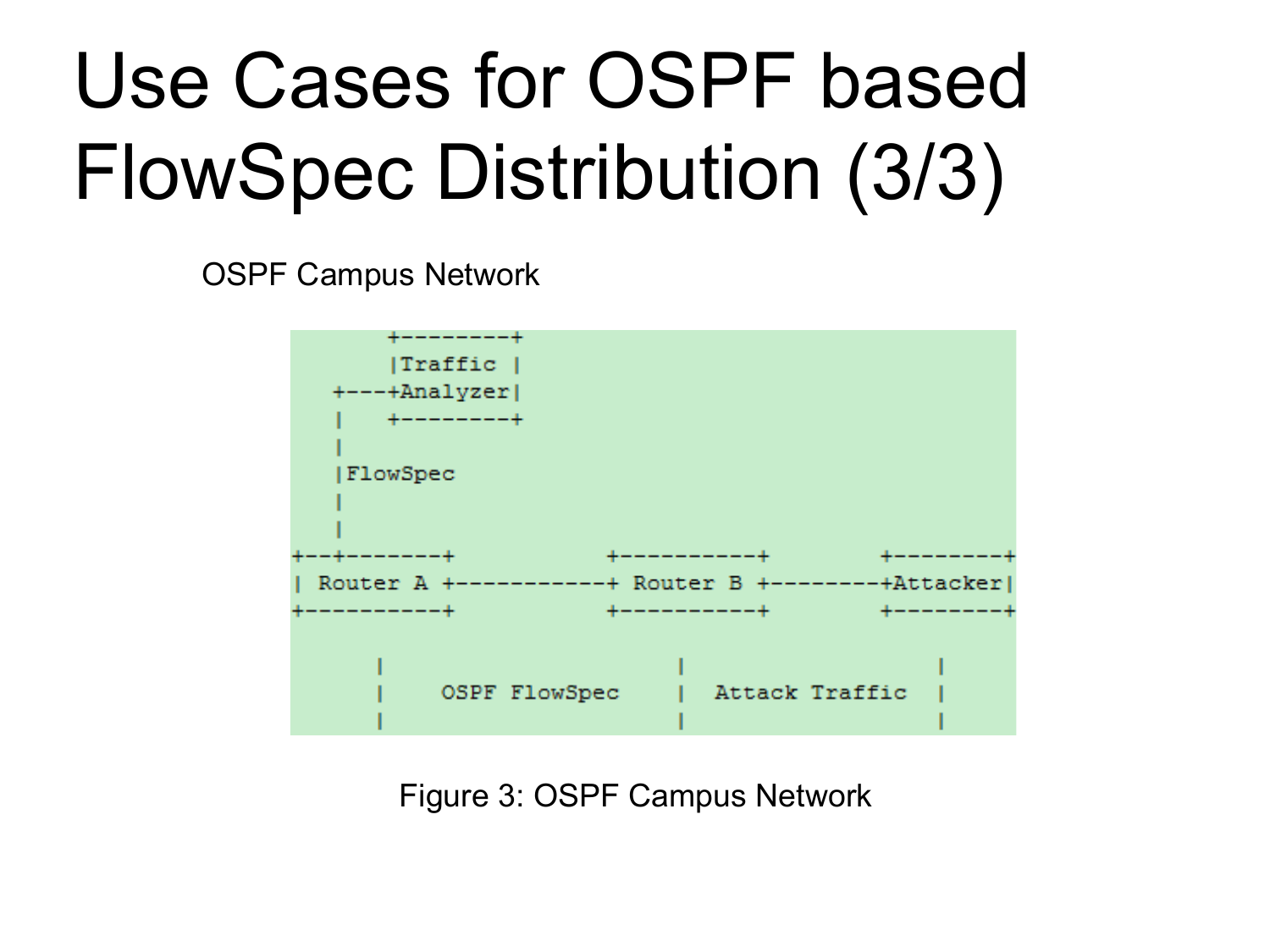## OSPF Extensions for FlowSpec Info ------ OSPFv2

This document defines a new OSPF flow specification Opaque LSA encoding format that can be used to distribute traffic flow specifications. This new OSPF FlowSpec Opaque LSA is extended based on [RFC5250].



Figure 4: FlowSpec Opaque LSA

Opaque type: OSPF FlowSpec Opaque LSA (Type Code: TBD1)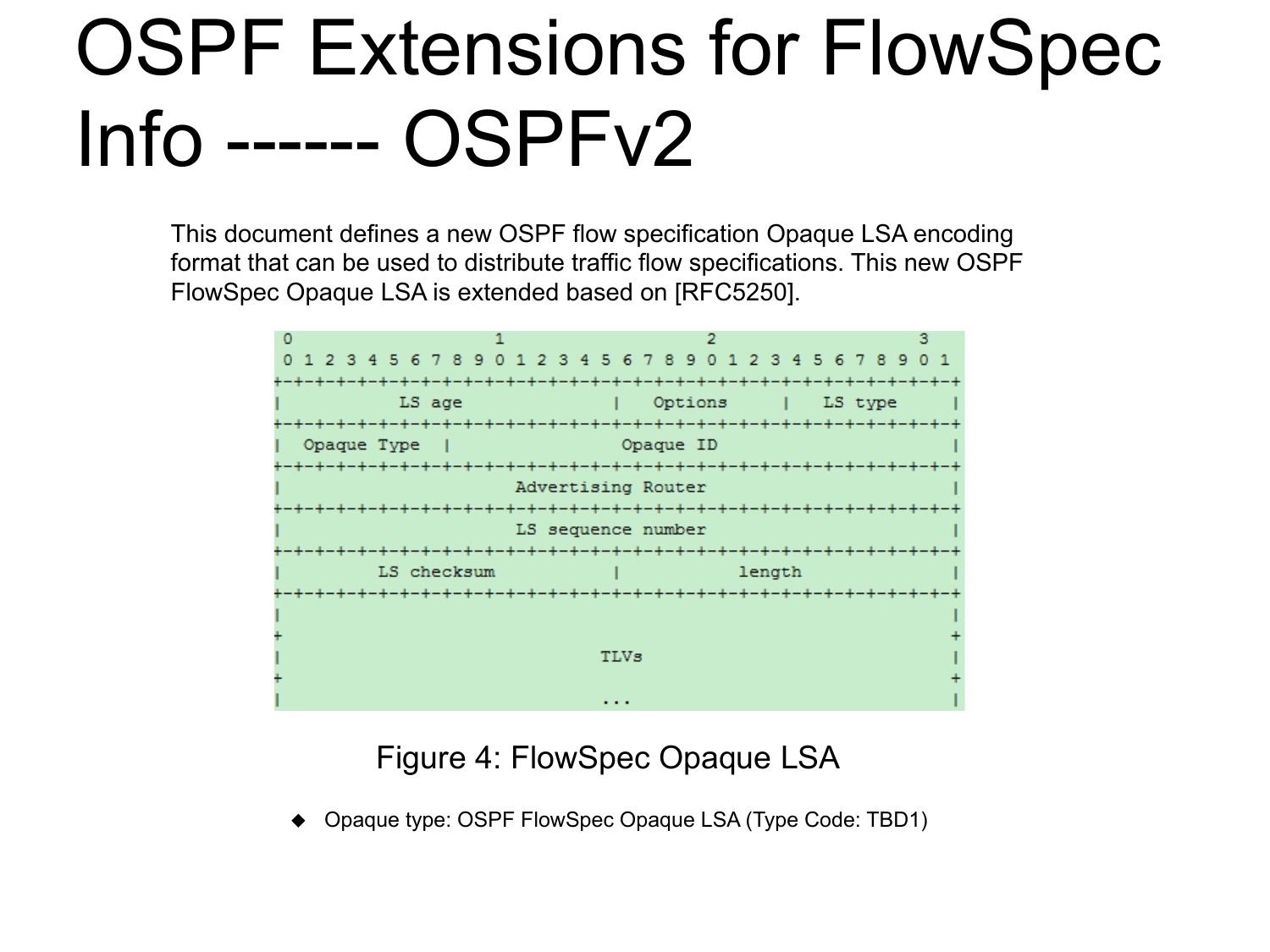### OSPF Extensions for FlowSpec Info ------ OSPFv3

This document defines a new OSPFv3 flow specification LSA encoding format that can be used to distribute traffic flow specifications. This new OSPFv3 FlowSpec LSA is extended based on [RFC5340].



Figure 5: OSPFv3 FlowSpec LSA

◆ LSA Function Code: FlowSpec LSA (Type Code: TBD2)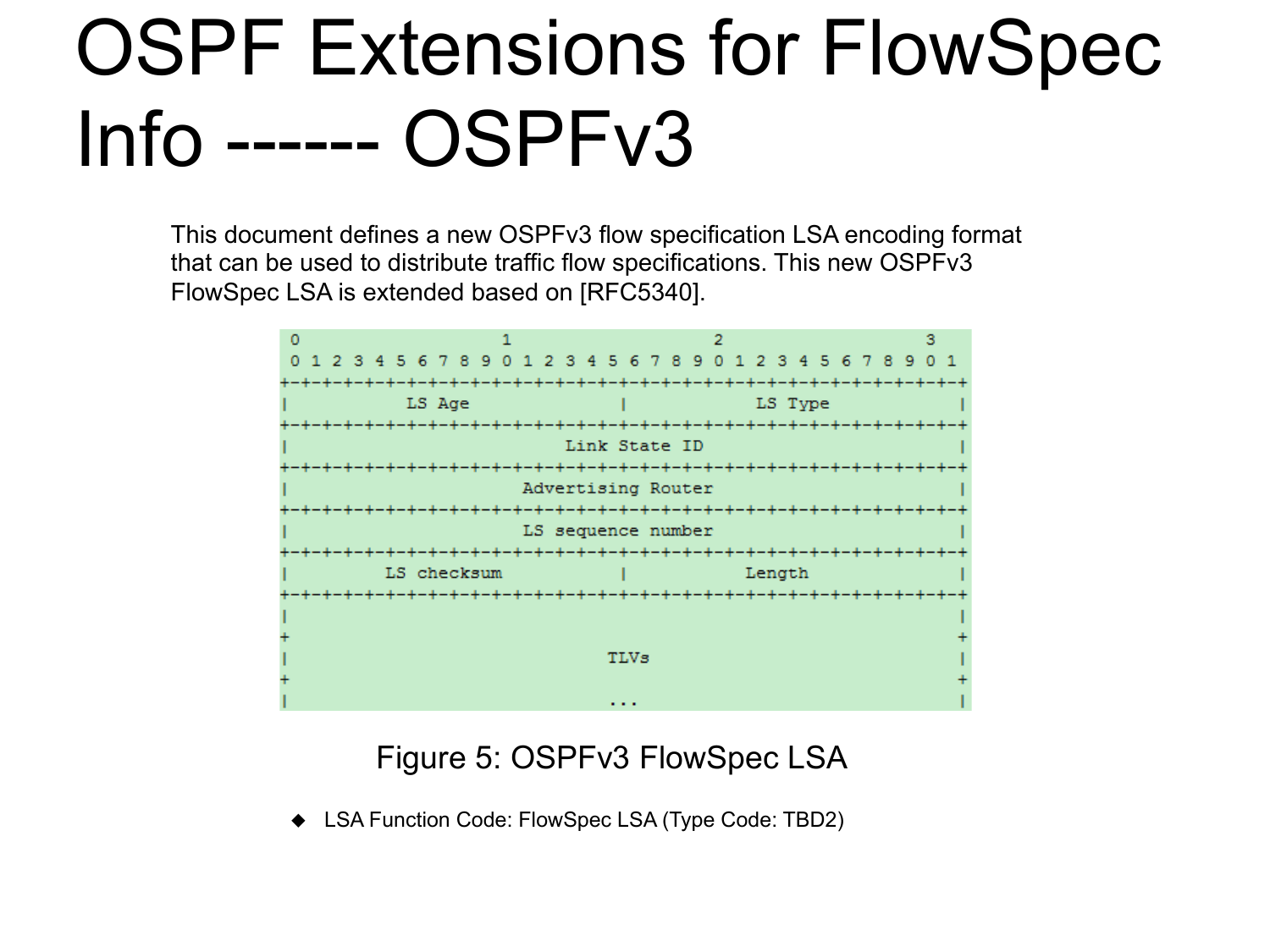## OSPF Extensions for FlowSpec Info

The FlowSpec Opaque LSA carries one or more FlowSpec Filters TLVs and corresponding FlowSpec Action TLVs.



Figure 6: OSPF FlowSpec Filters TLV

- $\blacklozenge$  Type: the TLV type (Type Code: TBD3)
- $\blacklozenge$  Filters: the same as "flow-spec NLRI value" defined in [RFC5575].

| type   FlowSpec Action   encoding    |                          |
|--------------------------------------|--------------------------|
| 0x8006  traffic-rate                 | 2-byte as#, 4-byte float |
| 0x8007  traffic-action               | bitmask                  |
| 0x80081 redirect                     | 6-byte Route Target      |
| 0x8009  traffic-marking   DSCP value |                          |

Table 1: Traffic Filtering Actions in [RFC5575]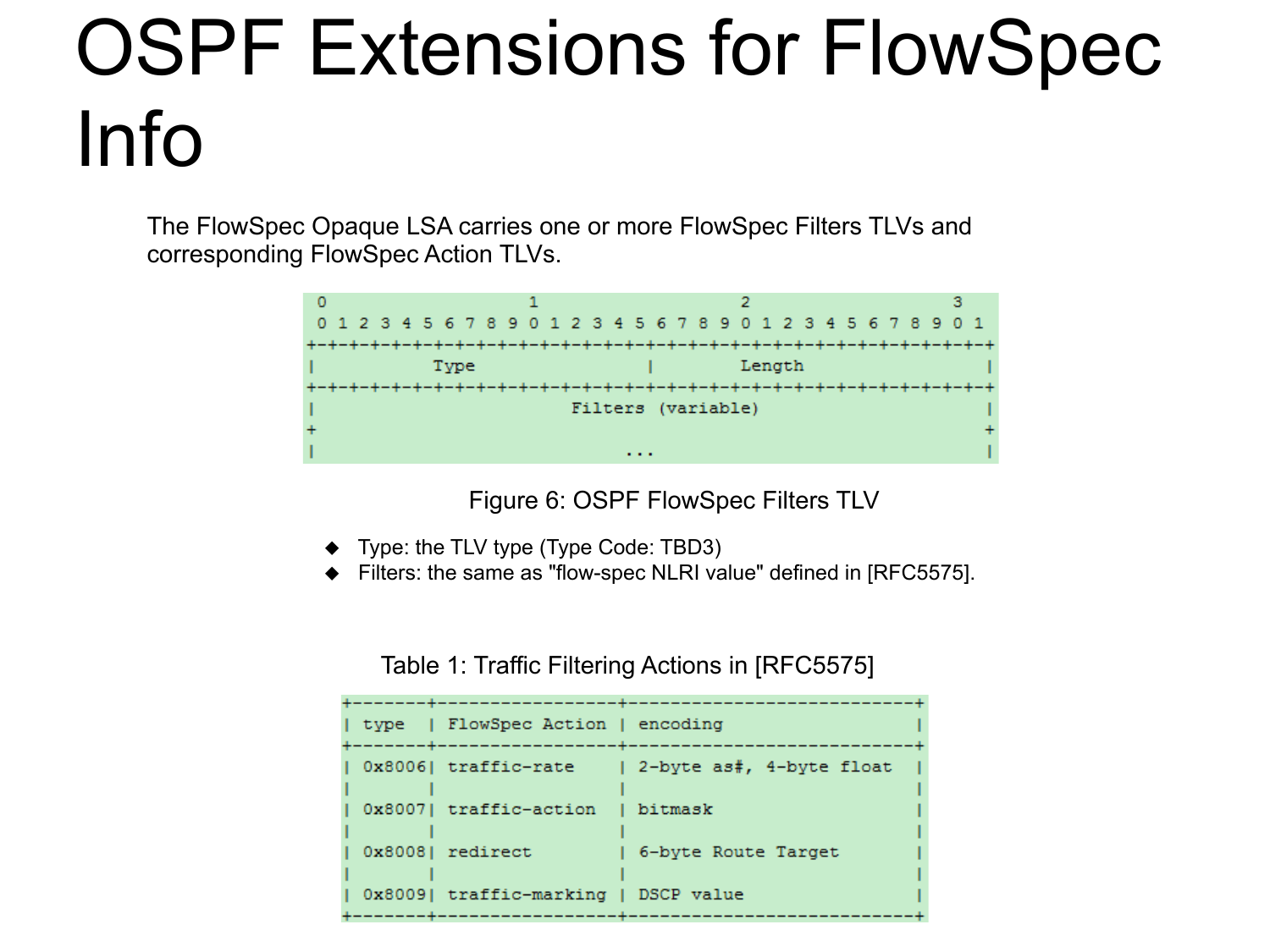# OSPF Extensions for FlowSpec Info

OSPF routers may use Router Information (RI) LSA [RFC4970] for OSPF features advertisement and discovery. The FlowSpec info requires an additional capability for the OSPF router.



| Bit      | Capabilities                  |  |  |  |  |  |  |  |  |  |
|----------|-------------------------------|--|--|--|--|--|--|--|--|--|
| 6 (TBD3) | OSPF FlowSpec                 |  |  |  |  |  |  |  |  |  |
| $7 - 31$ | Unassigned (Standards Action) |  |  |  |  |  |  |  |  |  |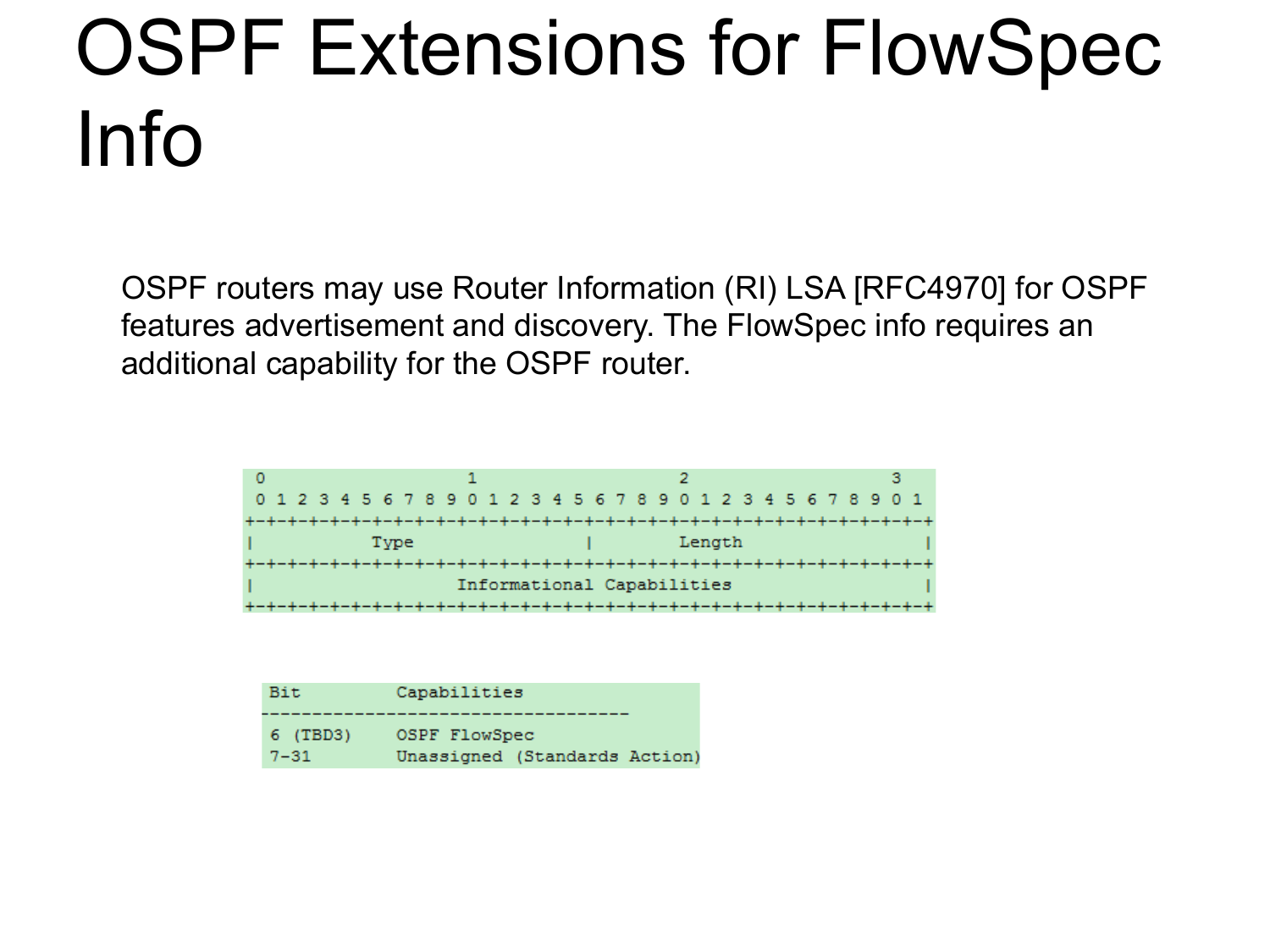## OSPF Extensions for FlowSpec Info

When FlowSpec info is from the BGP protocol, it needs to be imported to the IGP protocol. This extended community is used to specify a particular action, i.e. importing the FlowSpec info to the IGP protocol.

| type | extended community | encoding   |  |
|------|--------------------|------------|--|
|      |                    |            |  |
|      |                    |            |  |
|      |                    |            |  |
| TBD4 | import-policy      | IGP target |  |
|      |                    |            |  |
|      |                    |            |  |
|      |                    |            |  |

|                                                      |  |  |  |  |  |  |  |  |  |  | 0 1 2 3 4 5 6 7 8 9 0 1 2 3 4 5 6 7 8 9 0 1 2 3 4 5 6 7 8 9 0 1 |  |  |  |  |  |  |  |  |  |  |  |  |  |  |
|------------------------------------------------------|--|--|--|--|--|--|--|--|--|--|-----------------------------------------------------------------|--|--|--|--|--|--|--|--|--|--|--|--|--|--|
|                                                      |  |  |  |  |  |  |  |  |  |  |                                                                 |  |  |  |  |  |  |  |  |  |  |  |  |  |  |
| Type (TBD4, import-policy)  <br>Protocol<br>Reserved |  |  |  |  |  |  |  |  |  |  |                                                                 |  |  |  |  |  |  |  |  |  |  |  |  |  |  |
|                                                      |  |  |  |  |  |  |  |  |  |  |                                                                 |  |  |  |  |  |  |  |  |  |  |  |  |  |  |
| Metric                                               |  |  |  |  |  |  |  |  |  |  |                                                                 |  |  |  |  |  |  |  |  |  |  |  |  |  |  |
|                                                      |  |  |  |  |  |  |  |  |  |  |                                                                 |  |  |  |  |  |  |  |  |  |  |  |  |  |  |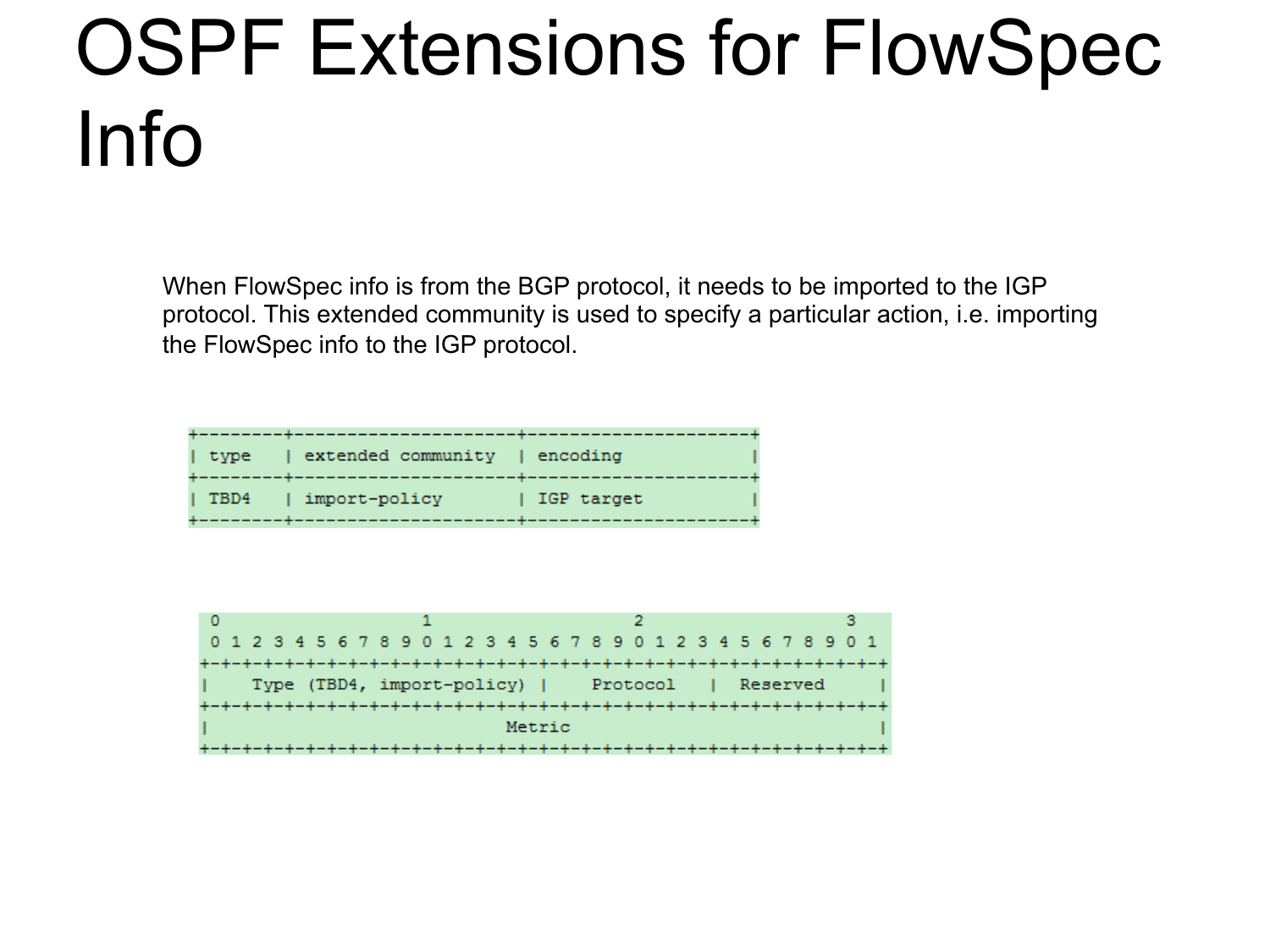#### **Next Step**

As the flow information is domain wide, we need to describe the flooding problem.